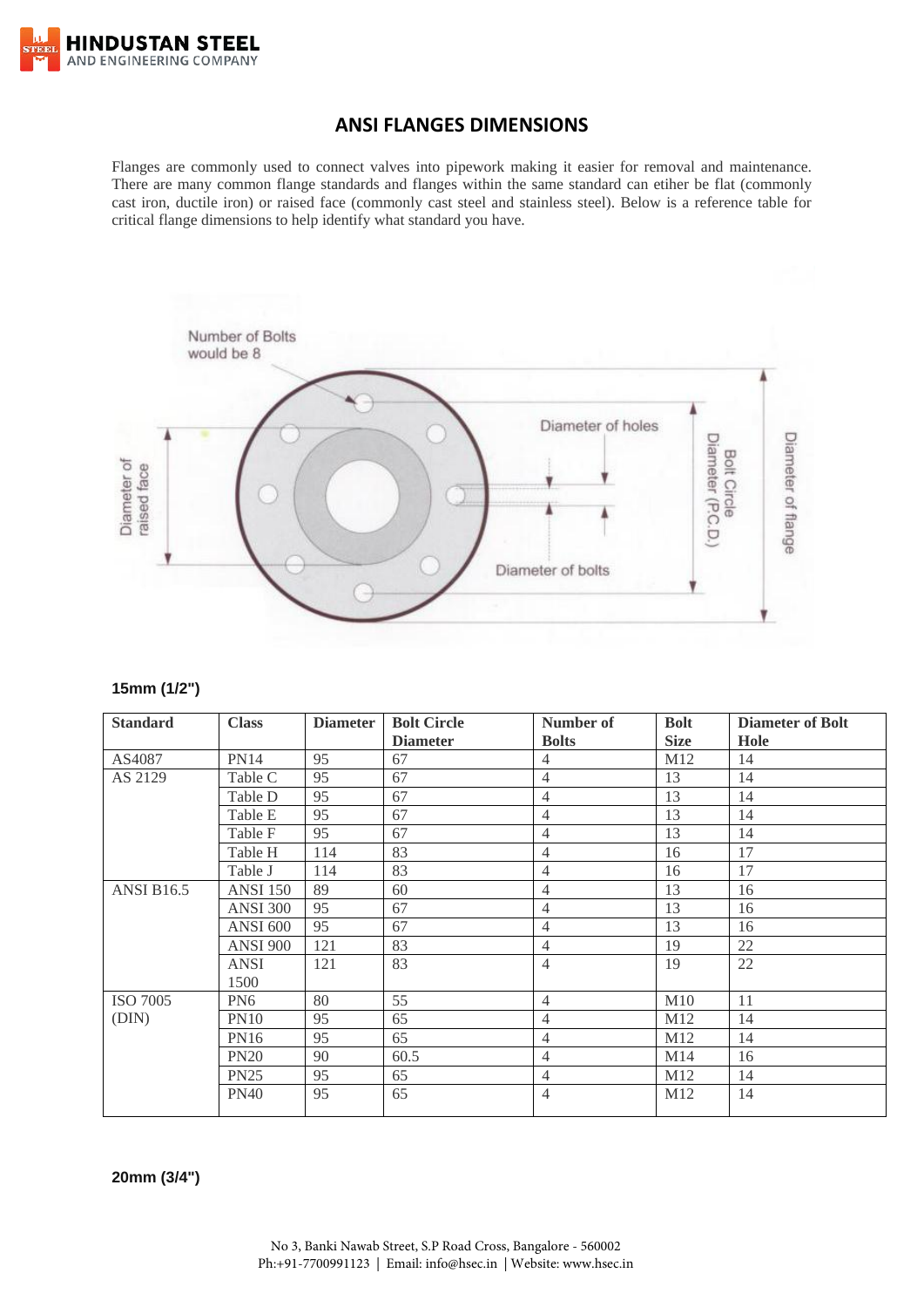

| <b>Standard</b>          | <b>Class</b>        | <b>Diameter</b> | <b>Bolt Circle</b> | Number of      | <b>Bolt</b> | <b>Diameter of Bolt</b> |
|--------------------------|---------------------|-----------------|--------------------|----------------|-------------|-------------------------|
|                          |                     |                 | <b>Diameter</b>    | <b>Bolts</b>   | <b>Size</b> | Hole                    |
| AS4087                   | <b>PN14</b>         | 100             | 73                 | $\overline{4}$ | M12         | 14                      |
| AS 2129                  | Table C             | 100             | 73                 | $\overline{4}$ | 13          | 14                      |
|                          | Table D             | 100             | 73                 | $\overline{4}$ | 13          | 14                      |
|                          | Table E             | 100             | 73                 | $\overline{4}$ | 13          | 14                      |
|                          | Table F             | 100             | 73                 | $\overline{4}$ | 13          | 14                      |
|                          | Table H             | 115             | 83                 | 4              | 16          | 18                      |
|                          | Table J             | 115             | 83                 | $\overline{4}$ | 16          | 18                      |
| <b>ANSI B16.5</b>        | <b>ANSI</b> 150     | 98              | 70                 | $\overline{4}$ | 13          | 16                      |
|                          | <b>ANSI 300</b>     | 117             | 83                 | $\overline{4}$ | 16          | 19                      |
|                          | <b>ANSI 600</b>     | 117             | 83                 | $\overline{4}$ | 16          | 19                      |
|                          | <b>ANSI 900</b>     | 130             | 89                 | $\overline{4}$ | 19          | 22                      |
|                          | <b>ANSI</b><br>1500 | 130             | 89                 | $\overline{4}$ | 19          | 22                      |
| <b>ISO 7005</b><br>(DIN) | PN <sub>6</sub>     | 90              | 65                 | $\overline{4}$ | M10         | 11                      |
|                          | <b>PN10</b>         | 105             | 75                 | $\overline{4}$ | M12         | 14                      |
|                          | <b>PN16</b>         | 105             | 75                 | $\overline{4}$ | M12         | 14                      |
|                          | <b>PN20</b>         | 100             | 70                 | $\overline{4}$ | M14         | 16                      |
|                          | <b>PN25</b>         | 105             | 75                 | $\overline{4}$ | M12         | 14                      |
|                          | <b>PN40</b>         | 105             | 75                 | $\overline{4}$ | M12         | 14                      |

## **25mm (1")**

| <b>Standard</b>   | <b>Class</b>    | <b>Diameter</b> | <b>Bolt Circle</b> | Number of      | <b>Bolt</b> | <b>Diameter of Bolt</b> |
|-------------------|-----------------|-----------------|--------------------|----------------|-------------|-------------------------|
|                   |                 |                 | <b>Diameter</b>    | <b>Bolts</b>   | <b>Size</b> | Hole                    |
| AS4087            | <b>PN14</b>     | 115             | 83                 | $\overline{4}$ | M12         | 14                      |
| AS 2129           | Table C         | 115             | 83                 | $\overline{4}$ | 13          | 14                      |
|                   | Table D         | 115             | 83                 | 4              | 13          | 14                      |
|                   | Table E         | 115             | 83                 | 4              | 13          | 14                      |
|                   | Table F         | 120             | 87                 | $\overline{4}$ | 16          | 18                      |
|                   | Table H         | 120             | 87                 | 4              | 16          | 18                      |
|                   | Table J         | 120             | 87                 | 4              | 16          | 18                      |
| <b>ANSI B16.5</b> | <b>ANSI 150</b> | 110             | 79                 | 4              | 13          | 16                      |
|                   | <b>ANSI 300</b> | 125             | 89                 | $\overline{4}$ | 16          | 19                      |
|                   | <b>ANSI 600</b> | 125             | 89                 | 4              | 16          | 19                      |
|                   | <b>ANSI 900</b> |                 | 102                | 4              | 22          | 25                      |
|                   | <b>ANSI</b>     |                 | 102                | $\overline{4}$ | 22          | 25                      |
|                   | 1500            |                 |                    |                |             |                         |
| <b>ISO 7005</b>   | PN <sub>6</sub> | 100             | 78                 | 4              | M10         | 11                      |
| (DIN)             | <b>PN10</b>     | 115             | 85                 | 4              | M12         | 14                      |
|                   | <b>PN16</b>     | 115             | 85                 | 4              | M12         | 14                      |
|                   | <b>PN20</b>     | 110             | 79.5               | 4              | M14         | 16                      |
|                   | <b>PN25</b>     | 115             | 85                 | 4              | M12         | 14                      |
|                   | <b>PN40</b>     | 115             | 85                 | 4              | M12         | 14                      |

## **32mm (1 1/4")**

| <b>Standard</b> | $\gamma$ lass | <b>Diameter</b> | <b>Bolt Circle</b><br><b>Diameter</b> | Number of<br><b>Bolts</b> | <b>Bolt</b><br><b>Size</b> | <b>Diameter of Bolt</b><br>Hole |
|-----------------|---------------|-----------------|---------------------------------------|---------------------------|----------------------------|---------------------------------|
| AS4087          | <b>PN14</b>   | 120             | O <sub>7</sub>                        |                           | M12                        |                                 |
| AS 2129         | Table C       | 120             | O <sub>7</sub>                        |                           |                            | 14                              |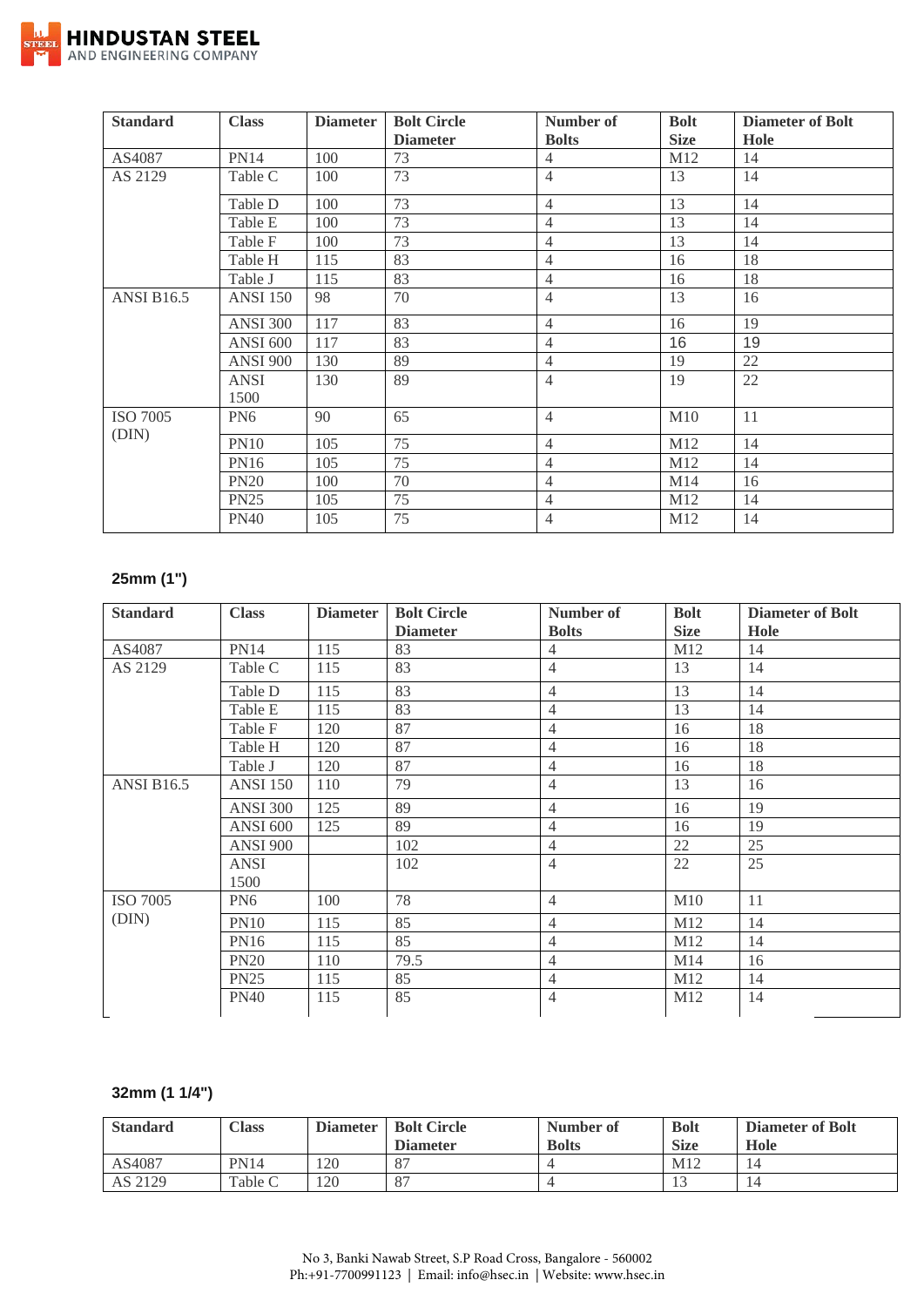

|                   | Table D         | 120 | 87  | $\overline{4}$ | 13              | 14 |
|-------------------|-----------------|-----|-----|----------------|-----------------|----|
|                   | Table E         | 120 | 87  | $\overline{4}$ | 13              | 14 |
|                   | Table F         | 135 | 98  | $\overline{4}$ | 16              | 18 |
|                   | Table H         | 135 | 98  | $\overline{4}$ | 16              | 18 |
|                   | Table J         | 135 | 98  | $\overline{4}$ | 16              | 18 |
| <b>ANSI B16.5</b> | <b>ANSI</b> 150 | 117 | 89  | $\overline{4}$ | 13              | 16 |
|                   | <b>ANSI 300</b> | 133 | 98  | $\overline{4}$ | 16              | 19 |
|                   | <b>ANSI 600</b> | 133 | 98  | $\overline{4}$ | 16              | 19 |
|                   | <b>ANSI 900</b> | 159 | 111 | 4              | 22              | 25 |
|                   | <b>ANSI</b>     | 159 | 111 | $\overline{4}$ | 22              | 25 |
|                   | 1500            |     |     |                |                 |    |
| <b>ISO 7005</b>   | PN <sub>6</sub> | 120 | 90  | $\overline{4}$ | M12             | 14 |
| (DIN)             | <b>PN10</b>     | 140 | 100 | $\overline{4}$ | M16             | 18 |
|                   | <b>PN16</b>     | 140 | 100 | 4              | M16             | 18 |
|                   | <b>PN20</b>     | 120 | 89  | 4              | M14             | 16 |
|                   | <b>PN25</b>     | 140 | 100 | $\overline{4}$ | M <sub>16</sub> | 18 |
|                   | <b>PN40</b>     | 140 | 100 | $\overline{4}$ | M16             | 18 |
|                   |                 |     |     |                |                 |    |

## **40mm (1 1/2")**

| <b>Standard</b>   | <b>Class</b>    | <b>Diameter</b> | <b>Bolt Circle</b> | Number of      | <b>Bolt</b> | <b>Diameter of Bolt</b> |
|-------------------|-----------------|-----------------|--------------------|----------------|-------------|-------------------------|
|                   |                 |                 | <b>Diameter</b>    | <b>Bolts</b>   | <b>Size</b> | Hole                    |
| AS4087            | <b>PN14</b>     | 135             | 98                 | $\overline{4}$ | M12         | 14                      |
| AS 2129           | Table C         | 135             | 98                 | $\overline{4}$ | 13          | 14                      |
|                   | Table D         | 135             | 98                 | $\overline{4}$ | 13          | 14                      |
|                   | Table E         | 135             | 98                 | $\overline{4}$ | 13          | 14                      |
|                   | Table F         | 140             | 105                | $\overline{4}$ | 16          | 18                      |
|                   | Table H         | 140             | 105                | 4              | 16          | 18                      |
|                   | Table J         | 140             | 105                | 4              | 16          | 18                      |
| <b>ANSI B16.5</b> | <b>ANSI 150</b> | 127             | 98                 | $\overline{4}$ | 13          | 16                      |
|                   | <b>ANSI 300</b> | 156             | 114                | $\overline{4}$ | 19          | 22                      |
|                   | <b>ANSI 600</b> | 156             | 114                | $\overline{4}$ | 19          | 22                      |
|                   | <b>ANSI 900</b> | 178             | 124                | $\overline{4}$ | 25          | 29                      |
|                   | <b>ANSI</b>     | 178             | 124                | $\overline{4}$ | 25          | 29                      |
|                   | 1500            |                 |                    |                |             |                         |
| <b>ISO 7005</b>   | PN <sub>6</sub> | 130             | 100                | $\overline{4}$ | M12         | 14                      |
| (DIN)             | <b>PN10</b>     | 150             | 110                | $\overline{4}$ | M16         | 18                      |
|                   | <b>PN16</b>     | 150             | 110                | $\overline{4}$ | M16         | 18                      |
|                   | <b>PN20</b>     | 130             | 98.5               | $\overline{4}$ | M14         | 16                      |
|                   | <b>PN25</b>     | 150             | 110                | $\overline{4}$ | M16         | 18                      |
|                   | <b>PN40</b>     | 150             | 110                | $\overline{4}$ | M16         | 18                      |

## **50mm (2")**

| <b>Standard</b> | <b>Class</b> | <b>Diameter</b> | <b>Bolt Circle</b><br><b>Diameter</b> | Number of<br><b>Bolts</b> | <b>Bolt</b><br><b>Size</b> | <b>Diameter of Bolt</b><br>Hole |
|-----------------|--------------|-----------------|---------------------------------------|---------------------------|----------------------------|---------------------------------|
| AS 4087         | <b>PN14</b>  | 150             | 114                                   | 4                         | M16                        | 18                              |
|                 | <b>PN16</b>  | 150             | 114                                   | 4                         | M16                        | 18                              |
|                 | <b>PN21</b>  | 165             | 127                                   | 4                         | M <sub>16</sub>            | 18                              |
|                 | <b>PN35</b>  | 165             | 127                                   | 4                         | M16                        | 18                              |
| AS 2129         | Table C      | 150             | 114                                   | 4                         | 16                         | 18                              |
|                 | Table D      | 150             | 114                                   | 4                         | 16                         | 18                              |
|                 | Table E      | 150             | 114                                   | 4                         | 16                         | 18                              |
|                 | Table F      | 165             | 127                                   | 4                         | 16                         | 18                              |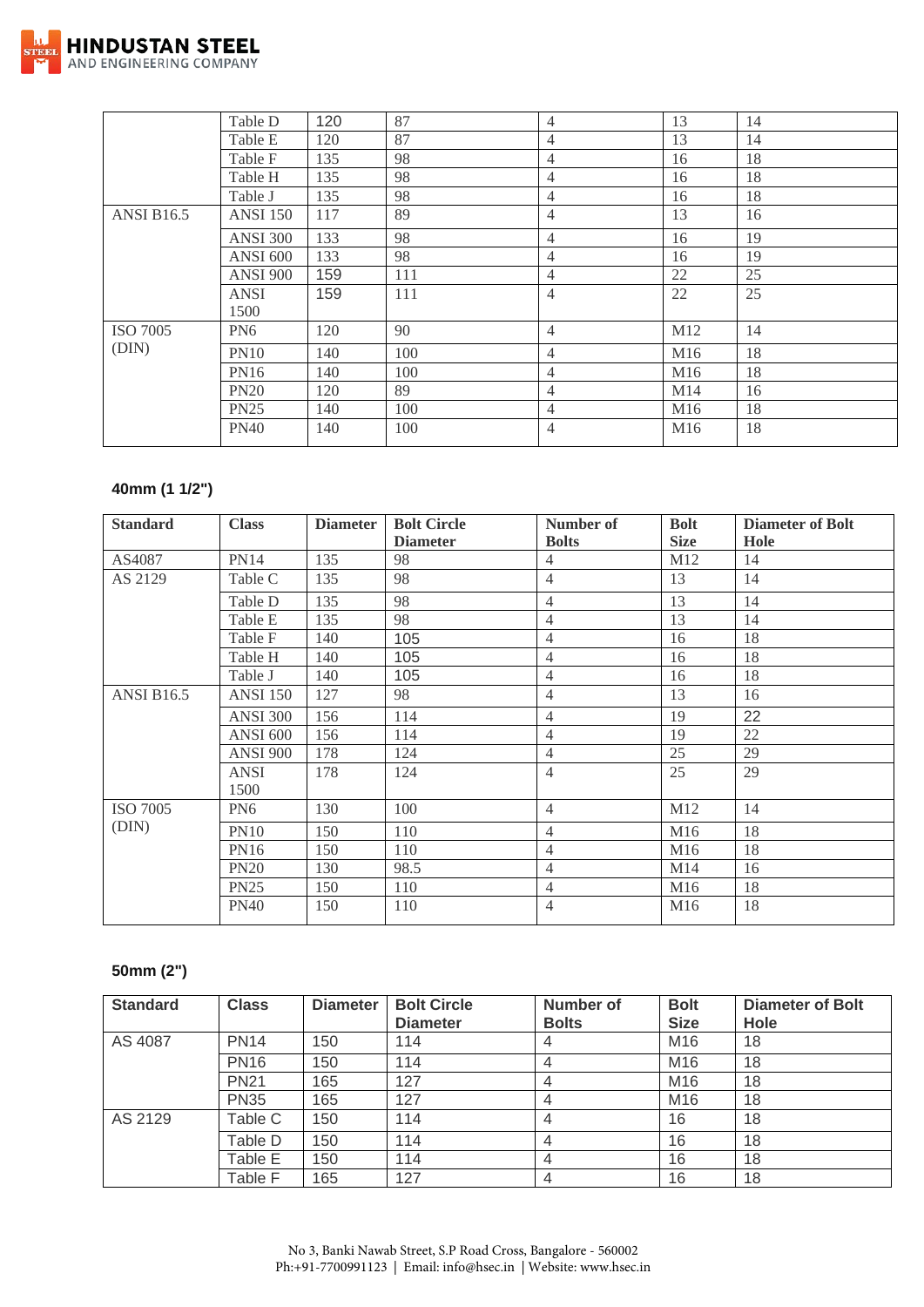

|                   | Table H         | 165    | 127   | 4              | 16              | 18 |
|-------------------|-----------------|--------|-------|----------------|-----------------|----|
|                   | Table J         | 165    | 127   | 4              | 19              | 22 |
| <b>ANSI B16.5</b> | <b>ANSI 150</b> | 152    | 121   | $\overline{4}$ | 16              | 19 |
|                   | <b>ANSI 300</b> | 165    | 127   | 8              | 16              | 19 |
|                   | <b>ANSI 600</b> | 165    | 127   | 8              | 16              | 19 |
|                   | <b>ANSI 900</b> | 216    | 165   | 8              | 22              | 25 |
|                   | <b>ANSI</b>     | 216    | 165   | 8              | 22              | 25 |
|                   | 1500            |        |       |                |                 |    |
| <b>ISO 7005</b>   | PN <sub>6</sub> | 140    | 110   | $\overline{4}$ | M12             | 14 |
| (DIN)             | <b>PN10</b>     | 165    | 125   | 4              | M16             | 18 |
|                   | <b>PN16</b>     | 165    | 125   | $\overline{4}$ | M16             | 18 |
|                   | <b>PN20</b>     | $150*$ | 120.5 | $\overline{4}$ | M16             | 18 |
|                   | <b>PN25</b>     | 165    | 125   | 4              | M16             | 18 |
|                   | <b>PN40</b>     | 165    | 125   | $\overline{4}$ | M <sub>16</sub> | 18 |

\*When made from cast or ductile iron the OD is 155mm.

## **65mm (2 1/2")**

| <b>Standard</b>   | <b>Class</b>        | <b>Diameter</b> | <b>Bolt Circle</b><br><b>Diameter</b> | Number of<br><b>Bolts</b> | <b>Bolt</b><br><b>Size</b> | <b>Diameter of Bolt</b><br><b>Hole</b> |
|-------------------|---------------------|-----------------|---------------------------------------|---------------------------|----------------------------|----------------------------------------|
| AS 4087           | <b>PN14</b>         | 165             | 127                                   | 4                         | M16                        | 18                                     |
|                   | <b>PN16</b>         | 165             | 127                                   | $\overline{4}$            | M16                        | 18                                     |
|                   | <b>PN21</b>         | 185             | 146                                   | 8                         | M16                        | 18                                     |
|                   | <b>PN35</b>         | 185             | 146                                   | 8                         | M16                        | 18                                     |
| AS 2129           | Table C             | 165             | 127                                   | $\overline{4}$            | 16                         | 18                                     |
|                   | Table D             | 165             | 127                                   | $\overline{4}$            | 16                         | 18                                     |
|                   | Table E             | 165             | 127                                   | 4                         | 16                         | 18                                     |
|                   | Table F             | 185             | 146                                   | 8                         | 16                         | 18                                     |
|                   | Table H             | 185             | 146                                   | 8                         | 16                         | 18                                     |
|                   | Table J             | 185             | 146                                   | 8                         | 19                         | 22                                     |
| <b>ANSI B16.5</b> | <b>ANSI 150</b>     | 178             | 140                                   | $\overline{4}$            | 16                         | 19                                     |
|                   | <b>ANSI 300</b>     | 191             | 149                                   | 8                         | 19                         | 22                                     |
|                   | <b>ANSI 600</b>     | 191             | 149                                   | 8                         | 19                         | 22                                     |
|                   | <b>ANSI 900</b>     | 244             | 191                                   | 8                         | 22                         | 25                                     |
|                   | <b>ANSI</b><br>1500 | 244             | 191                                   | 8                         | 25                         | 29                                     |
| <b>ISO 7005</b>   | PN <sub>6</sub>     | 160             | 130                                   | $\overline{4}$            | M12                        | 14                                     |
| (DIN)             | <b>PN10</b>         | 185             | 145                                   | $\overline{4}$            | M16                        | 18                                     |
|                   | <b>PN16</b>         | 185             | 145                                   | $\overline{4}$            | M16                        | 18                                     |
|                   | <b>PN20</b>         | 180             | 139.5                                 | $\overline{4}$            | M16                        | 18                                     |
|                   | <b>PN25</b>         | 185             | 145                                   | 8                         | M16                        | 18                                     |
|                   | <b>PN40</b>         | 185             | 145                                   | 8                         | M16                        | 18                                     |

#### **80mm (3")**

| <b>Standard</b> | <b>Class</b> | <b>Diameter</b> | <b>Bolt Circle</b><br><b>Diameter</b> | Number of<br><b>Bolts</b> | <b>Bolt</b><br><b>Size</b> | <b>Diameter of Bolt</b><br><b>Hole</b> |
|-----------------|--------------|-----------------|---------------------------------------|---------------------------|----------------------------|----------------------------------------|
| AS 4087         | <b>PN14</b>  | 185             | 146                                   | 4                         | M16                        | 18                                     |
|                 | <b>PN16</b>  | 185             | 146                                   | 4                         | M16                        | 18                                     |
|                 | <b>PN21</b>  | 205             | 165                                   | 8                         | M16                        | 18                                     |
|                 | <b>PN35</b>  | 205             | 165                                   | 8                         | M16                        | 18                                     |
| AS 2129         | Table C      | 185             | 146                                   | 4                         | 16                         | 18                                     |
|                 | Table D      | 185             | 146                                   | $\overline{4}$            | 16                         | 18                                     |
|                 | Table E      | 185             | 146                                   | $\overline{4}$            | 16                         | 18                                     |
|                 | Table F      | 205             | 165                                   | 8                         | 16                         | 18                                     |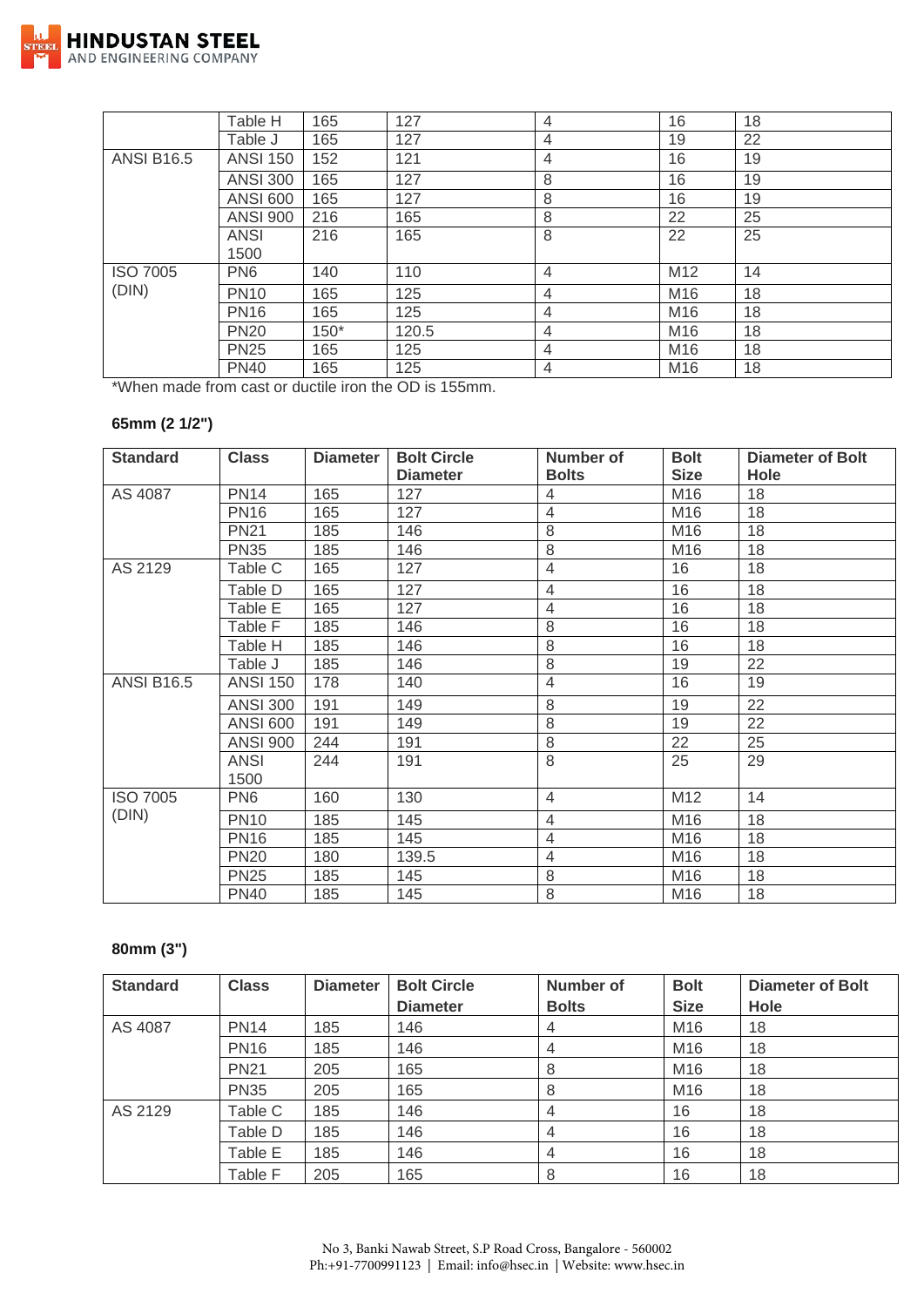

|                          | Table H             | 205 | 165   | 8              | 16  | 18 |
|--------------------------|---------------------|-----|-------|----------------|-----|----|
|                          | Table J             | 205 | 165   | 8              | 19  | 22 |
| <b>ANSI B16.5</b>        | <b>ANSI 150</b>     | 191 | 152   | $\overline{4}$ | 16  | 19 |
|                          | <b>ANSI 300</b>     | 210 | 168   | 8              | 19  | 22 |
|                          | <b>ANSI 600</b>     | 210 | 168   | 8              | 19  | 22 |
|                          | <b>ANSI 900</b>     | 241 | 192   | 8              | 22  | 25 |
|                          | <b>ANSI</b><br>1500 | 267 | 203   | 8              | 29  | 32 |
| <b>ISO 7005</b><br>(DIN) | PN <sub>6</sub>     | 190 | 150   | $\overline{4}$ | M16 | 18 |
|                          | <b>PN10</b>         | 200 | 160   | 8              | M16 | 18 |
|                          | <b>PN16</b>         | 200 | 160   | 8              | M16 | 18 |
|                          | <b>PN20</b>         | 190 | 152.5 | 4              | M16 | 18 |
|                          | <b>PN25</b>         | 200 | 160   | 8              | M16 | 18 |
|                          | <b>PN40</b>         | 185 | 160   | 8              | M16 | 18 |

## **100mm (4")**

| <b>Standard</b>   | <b>Class</b>        | <b>Diameter</b> | <b>Bolt Circle</b> | <b>Number of</b> | <b>Bolt</b>     | <b>Diameter of Bolt</b> |
|-------------------|---------------------|-----------------|--------------------|------------------|-----------------|-------------------------|
|                   |                     |                 | <b>Diameter</b>    | <b>Bolts</b>     | <b>Size</b>     | Hole                    |
| AS 4087           | <b>PN14</b>         | 215             | 178                | 4                | M16             | 18                      |
|                   | <b>PN16</b>         | 215             | 178                | $\overline{4}$   | M16             | 18                      |
|                   | <b>PN21</b>         | 230             | 191                | 8                | M16             | 18                      |
|                   | <b>PN35</b>         | 230             | 191                | 8                | M16             | 18                      |
| AS 2129           | Table C             | 215             | 178                | $\overline{4}$   | 16              | 18                      |
|                   | Table D             | 215             | 178                | $\overline{4}$   | 16              | 18                      |
|                   | Table E             | 215             | 178                | 8                | 16              | 18                      |
|                   | Table F             | 230             | 191                | 8                | 16              | 18                      |
|                   | Table H             | 230             | 191                | 8                | 16              | 18                      |
|                   | Table J             | 230             | 191                | 8                | 19              | 22                      |
| <b>ANSI B16.5</b> | <b>ANSI 150</b>     | 229             | 191                | 8                | 16              | 19                      |
|                   | <b>ANSI 300</b>     | 254             | 200                | 8                | 19              | 22                      |
|                   | <b>ANSI 600</b>     | 273             | 216                | 8                | 22              | 25                      |
|                   | <b>ANSI 900</b>     | 292             | 235                | 8                | 29              | 32                      |
|                   | <b>ANSI</b><br>1500 | 311             | 241                | 8                | 32              | 35                      |
| <b>ISO 7005</b>   | PN <sub>6</sub>     | 210             | 170                | 4                | M16             | 18                      |
| (DIN)             | <b>PN10</b>         | 220             | 180                | 8                | M16             | 24                      |
|                   | <b>PN16</b>         | 220             | 180                | 8                | M <sub>16</sub> | 18                      |
|                   | <b>PN20</b>         | 230             | 190.5              | 8                | M <sub>16</sub> | 18                      |
|                   | <b>PN25</b>         | 235             | 190                | 8                | M20             | 22                      |
|                   | <b>PN40</b>         | 235             | 190                | 8                | M20             | 22                      |

#### **125mm (5")**

| <b>Standard</b> | <b>Class</b> | <b>Diameter</b> | <b>Bolt Circle</b> | Number of    | <b>Bolt</b> | <b>Diameter of Bolt</b> |
|-----------------|--------------|-----------------|--------------------|--------------|-------------|-------------------------|
|                 |              |                 | <b>Diameter</b>    | <b>Bolts</b> | <b>Size</b> | Hole                    |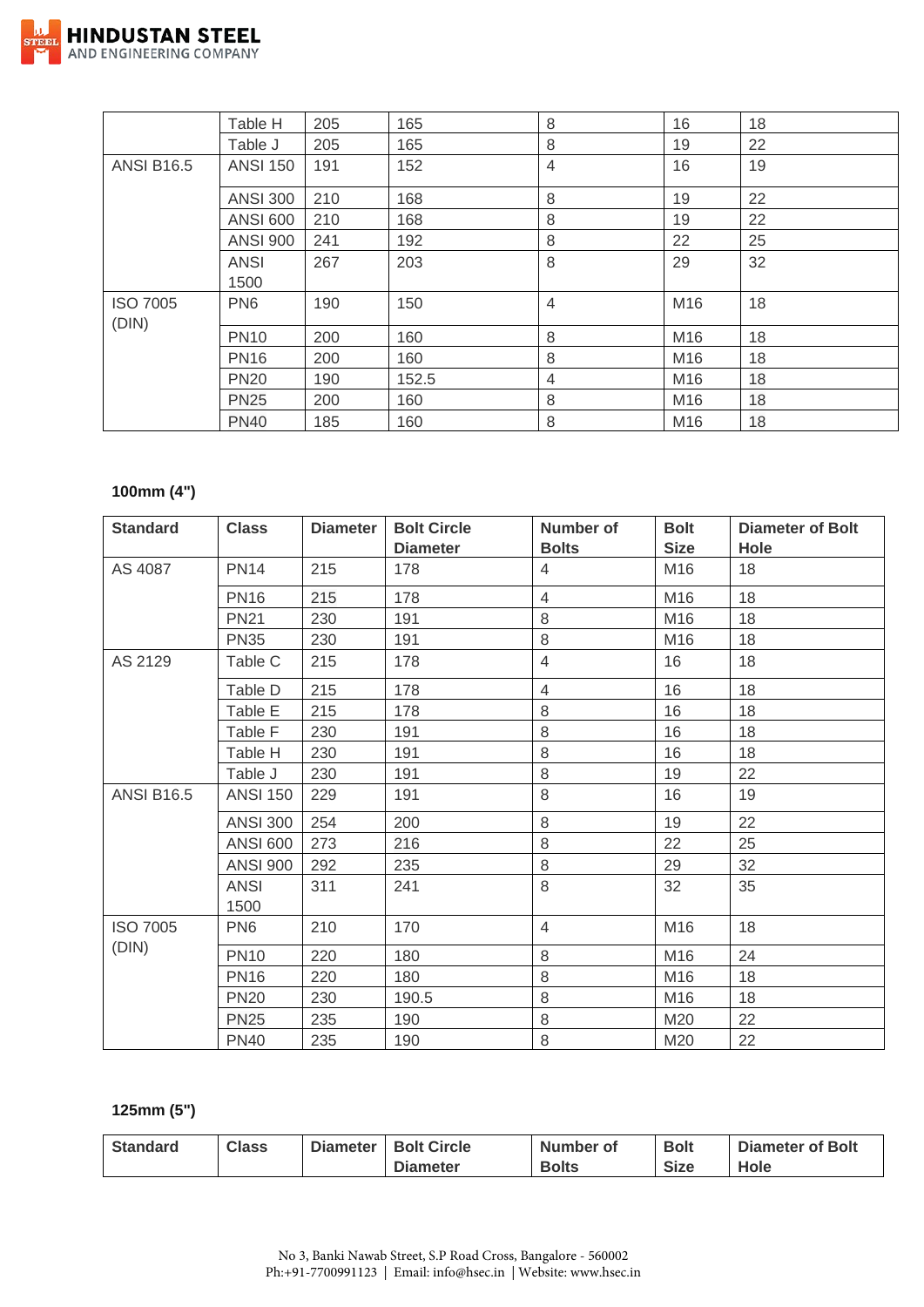

| AS 4087           | <b>PN14</b>         | 280                      | 235                      | 8       | M16                      | 18                       |
|-------------------|---------------------|--------------------------|--------------------------|---------|--------------------------|--------------------------|
|                   | <b>PN16</b>         | $\overline{\phantom{0}}$ | -                        | -       | $\overline{\phantom{a}}$ | ۰                        |
|                   | <b>PN21</b>         | $\overline{\phantom{a}}$ | ۰                        | ۰       | ٠                        | $\overline{\phantom{a}}$ |
|                   | <b>PN35</b>         | $\overline{\phantom{a}}$ | $\overline{\phantom{a}}$ | ٠       | $\sim$                   | ۰.                       |
| AS 2129           | Table C             | 255                      | 210                      | 8       | 16                       | 18                       |
|                   | Table D             | 255                      | 210                      | 8       | 16                       | 18                       |
|                   | Table E             | 255                      | 210                      | 8       | 16                       | 18                       |
|                   | Table F             | 280                      | 235                      | $\,8\,$ | 19                       | 22                       |
|                   | Table H             | 280                      | 235                      | 8       | 19                       | 22                       |
|                   | Table J             | 280                      | 235                      | $\,8\,$ | 22                       | 26                       |
| <b>ANSI B16.5</b> | <b>ANSI 150</b>     | 254                      | 216                      | 8       | 19                       | 22                       |
|                   | <b>ANSI 300</b>     | 279                      | 235                      | 8       | 19                       | 22                       |
|                   | <b>ANSI 600</b>     | 330                      | 267                      | $\,8\,$ | 25                       | 29                       |
|                   | <b>ANSI 900</b>     | 349                      | 279                      | $\,8\,$ | 32                       | 35                       |
|                   | <b>ANSI</b><br>1500 | 375                      | 292                      | 8       | 38                       | 41                       |
| <b>ISO 7005</b>   | PN <sub>6</sub>     | 240                      | 200                      | 8       | M16                      | 18                       |
| (DIN)             | <b>PN10</b>         | 250                      | 210                      | $\,8\,$ | M16                      | 18                       |
|                   | <b>PN16</b>         | 250                      | 210                      | 8       | M16                      | 18                       |
|                   | <b>PN20</b>         | 255                      | 216                      | 8       | M20                      | 22                       |
|                   | <b>PN25</b>         | 270                      | 220                      | 8       | M24                      | 26                       |
|                   | <b>PN40</b>         | 270                      | 220                      | $\,8\,$ | M24                      | 26                       |

## **150mm (6")**

| <b>Standard</b>   | <b>Class</b>        | <b>Diameter</b> | <b>Bolt Circle</b><br><b>Diameter</b> | Number of<br><b>Bolts</b> | <b>Bolt</b><br><b>Size</b> | Diameter of Bolt<br>Hole |
|-------------------|---------------------|-----------------|---------------------------------------|---------------------------|----------------------------|--------------------------|
| AS 4087           | <b>PN14</b>         | 280             | 235                                   | 8                         | M16                        | 18                       |
|                   | <b>PN16</b>         | 280             | 235                                   | 8                         | M16                        | 18                       |
|                   | <b>PN21</b>         | 305             | 260                                   | 12                        | M20                        | 22                       |
|                   | <b>PN35</b>         | 305             | 260                                   | 12                        | M20                        | 22                       |
| AS 2129           | Table C             | 280             | 235                                   | 8                         | 16                         | 18                       |
|                   | Table D             | 280             | 235                                   | 8                         | 16                         | 18                       |
|                   | Table E             | 280             | 235                                   | 8                         | 19                         | 22                       |
|                   | Table F             | 305             | 260                                   | 12                        | 19                         | 22                       |
|                   | Table H             | 305             | 260                                   | 12                        | 19                         | 22                       |
|                   | Table J             | 305             | 260                                   | 12                        | 22                         | 26                       |
| <b>ANSI B16.5</b> | <b>ANSI 150</b>     | 279             | 241                                   | 8                         | 19                         | 22                       |
|                   | <b>ANSI 300</b>     | 318             | 270                                   | 12                        | 19                         | 22                       |
|                   | <b>ANSI 600</b>     | 356             | 292                                   | 12                        | 25                         | 29                       |
|                   | <b>ANSI 900</b>     | 381             | 318                                   | 12                        | 29                         | 32                       |
|                   | <b>ANSI</b><br>1500 | 394             | 318                                   | 12                        | 35                         | 38                       |
| <b>ISO 7005</b>   | PN <sub>6</sub>     | 265             | 225                                   | 8                         | M16                        | 18                       |
| (DIN)             | <b>PN10</b>         | 285             | 240                                   | 8                         | M20                        | 22                       |
|                   | <b>PN16</b>         | 285             | 240                                   | 8                         | M20                        | 22                       |
|                   | <b>PN20</b>         | 280             | 241.5                                 | $\,8\,$                   | M20                        | 22                       |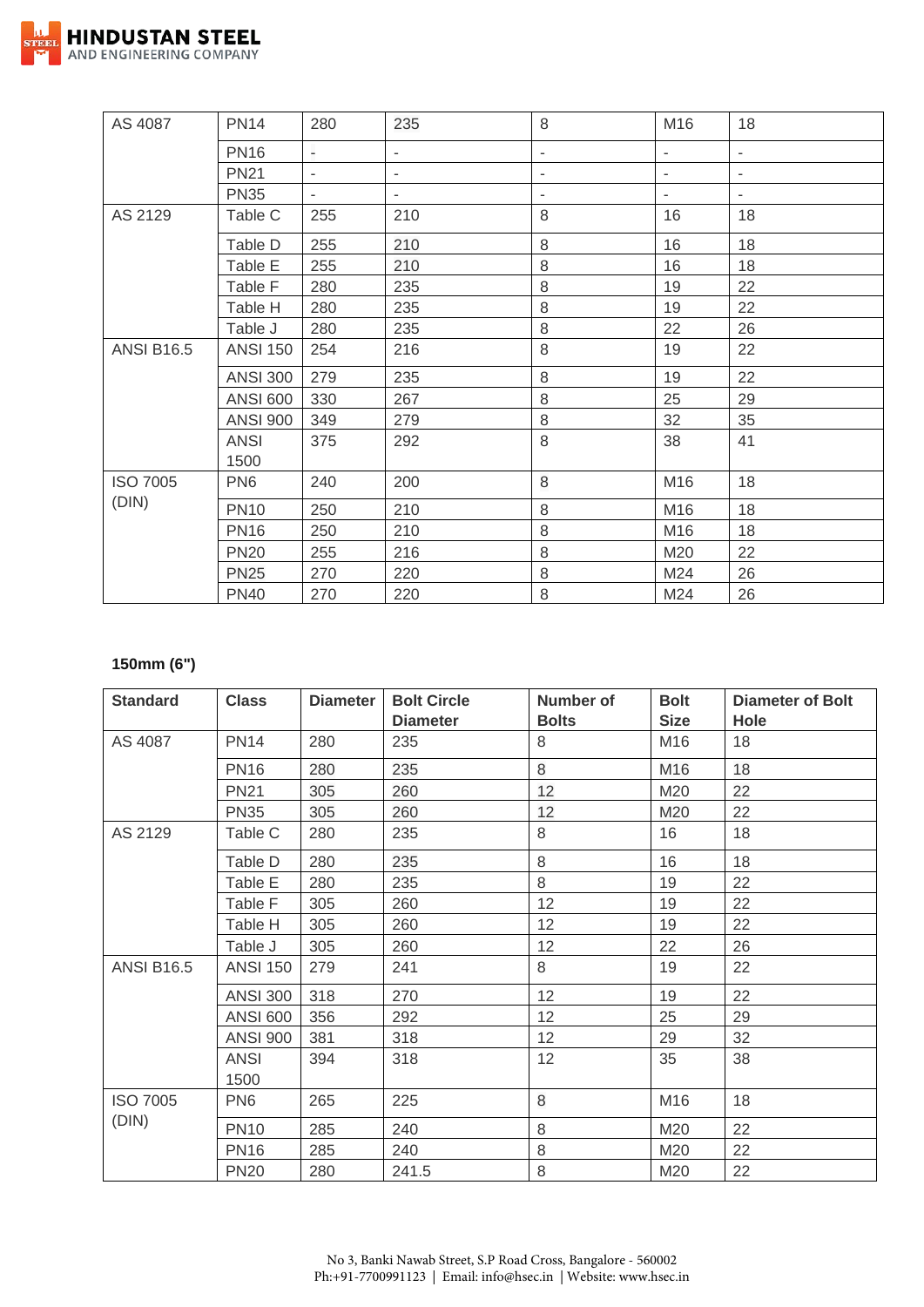

| <b>PN25</b><br>_____ | 300 | 250 | M24 | 26<br>∠⊂<br>__ |
|----------------------|-----|-----|-----|----------------|
| <b>PN40</b>          | 300 | 250 | M24 | റമ<br>∼        |

#### **200mm (8")**

| <b>Standard</b>   | <b>Class</b>    | <b>Diameter</b> | <b>Bolt Circle</b> | Number of    | <b>Bolt</b> | <b>Diameter of Bolt</b> |
|-------------------|-----------------|-----------------|--------------------|--------------|-------------|-------------------------|
|                   |                 |                 | <b>Diameter</b>    | <b>Bolts</b> | <b>Size</b> | <b>Hole</b>             |
| AS 4087           | <b>PN14</b>     | 335             | 292                | 8            | M16         | 18                      |
|                   | <b>PN16</b>     | 335             | 292                | 8            | M16         | 18                      |
|                   | <b>PN21</b>     | 370             | 324                | 12           | M20         | 22                      |
|                   | <b>PN35</b>     | 370             | 324                | 12           | M20         | 22                      |
| AS 2129           | Table C         | 335             | 292                | 8            | 16          | 18                      |
|                   | Table D         | 335             | 292                | 8            | 16          | 18                      |
|                   | Table E         | 335             | 292                | 8            | 19          | 22                      |
|                   | Table F         | 370             | 324                | 12           | 19          | 22                      |
|                   | Table H         | 370             | 324                | 12           | 19          | 22                      |
|                   | Table J         | 370             | 324                | 12           | 22          | 26                      |
| <b>ANSI B16.5</b> | <b>ANSI 150</b> | 343             | 298                | 8            | 19          | 22                      |
|                   | <b>ANSI 300</b> | 381             | 330                | 12           | 19          | 22                      |
|                   | <b>ANSI 600</b> | 419             | 349                | 12           | 29          | 32                      |
|                   | <b>ANSI 900</b> | 470             | 394                | 12           | 35          | 38                      |
|                   | <b>ANSI</b>     | 483             | 394                | 12           | 41          | 44                      |
|                   | 1500            |                 |                    |              |             |                         |
| <b>ISO 7005</b>   | PN <sub>6</sub> | 320             | 280                | 8            | M16         | 18                      |
| (DIN)             | <b>PN10</b>     | 340             | 295                | 8            | M20         | 22                      |
|                   | <b>PN16</b>     | 340             | 295                | 12           | M20         | 22                      |
|                   | <b>PN20</b>     | 345             | 298.5              | 8            | M20         | 22                      |
|                   | <b>PN25</b>     | 360             | 310                | 12           | M24         | 26                      |
|                   | <b>PN40</b>     | 375             | 320                | 12           | M27         | 30                      |

## **250mm (10")**

| <b>Standard</b>   | <b>Class</b>    | <b>Diameter</b> | <b>Bolt Circle</b> | Number of       | <b>Bolt</b> | <b>Diameter of Bolt</b> |
|-------------------|-----------------|-----------------|--------------------|-----------------|-------------|-------------------------|
|                   |                 |                 | <b>Diameter</b>    | <b>Bolts</b>    | <b>Size</b> | Hole                    |
| AS 4087           | <b>PN14</b>     | 405             | 356                | 8               | M20         | 22                      |
|                   | <b>PN16</b>     | 405             | 356                | 8               | M20         | 22                      |
|                   | <b>PN21</b>     | 430             | 381                | 12              | M24         | 26                      |
|                   | <b>PN35</b>     | 430             | 381                | 12              | M24         | 26                      |
| AS 2129           | Table C         | 405             | 356                | 8               | 19          | 22                      |
|                   | Table D         | 405             | 356                | 8               | 19          | 22                      |
|                   | Table E         | 405             | 356                | 12              | 19          | 22                      |
|                   | Table F         | 430             | 381                | 12              | 22          | 26                      |
|                   | Table H         | 430             | 381                | 12              | 22          | 26                      |
|                   | Table J         | 430             | 381                | 12 <sup>2</sup> | 25          | 30                      |
| <b>ANSI B16.5</b> | <b>ANSI 150</b> | 406             | 362                | 12              | 22          | 25                      |
|                   | <b>ANSI 300</b> | 445             | 387                | 16              | 25          | 29                      |
|                   | <b>ANSI 600</b> | 508             | 432                | 16              | 32          | 35                      |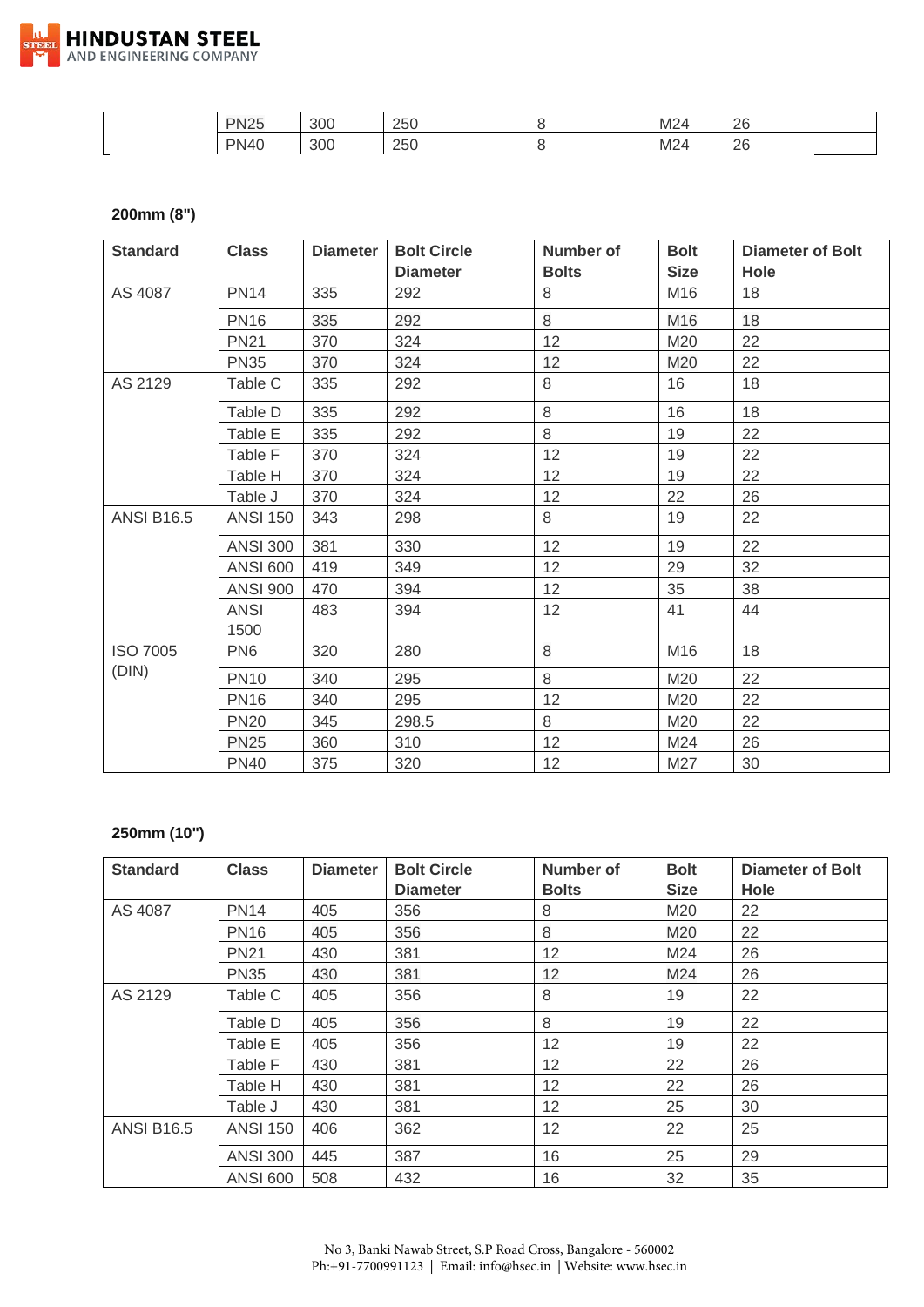

|                 | <b>ANSI 900</b> | 546 | 470 | 16 | 35  | 38 |
|-----------------|-----------------|-----|-----|----|-----|----|
|                 | <b>ANSI</b>     | 584 | 483 | 12 | 41  | 51 |
|                 | 1500            |     |     |    |     |    |
| <b>ISO 7005</b> | PN <sub>6</sub> | 375 | 335 | 12 | M16 | 18 |
| (DIN)           | <b>PN10</b>     | 395 | 350 | 12 | M20 | 22 |
|                 | <b>PN16</b>     | 405 | 355 | 12 | M24 | 26 |
|                 | <b>PN20</b>     | 405 | 362 | 12 | M24 | 26 |
|                 | <b>PN25</b>     | 425 | 370 | 12 | M27 | 30 |
|                 | <b>PN40</b>     | 450 | 385 | 12 | M30 | 33 |

## **300mm (12")**

| <b>Standard</b>   | <b>Class</b>        | <b>Diameter</b> | <b>Bolt Circle</b> | Number of    | <b>Bolt</b> | <b>Diameter of Bolt</b> |
|-------------------|---------------------|-----------------|--------------------|--------------|-------------|-------------------------|
|                   |                     |                 | <b>Diameter</b>    | <b>Bolts</b> | <b>Size</b> | <b>Hole</b>             |
| AS 4087           | <b>PN14</b>         | 455             | 406                | 12           | M20         | 22                      |
|                   | <b>PN16</b>         | 455             | 406                | 12           | M20         | 22                      |
|                   | <b>PN21</b>         | 490             | 438                | 16           | M24         | 26                      |
|                   | <b>PN35</b>         | 490             | 438                | 16           | M24         | 26                      |
| AS 2129           | Table C             | 455             | 406                | 12           | 19          | 22                      |
|                   | Table D             | 455             | 406                | 12           | 19          | 22                      |
|                   | Table E             | 455             | 406                | 12           | 22          | 26                      |
|                   | Table F             | 490             | 438                | 16           | 22          | 26                      |
|                   | Table H             | 490             | 438                | 16           | 22          | 26                      |
|                   | Table J             | 490             | 438                | 16           | 25          | 30                      |
| <b>ANSI B16.5</b> | <b>ANSI 150</b>     | 483             | 432                | 12           | 22          | 25                      |
|                   | <b>ANSI 300</b>     | 521             | 451                | 16           | 29          | 32                      |
|                   | <b>ANSI 600</b>     | 559             | 489                | 20           | 32          | 35                      |
|                   | <b>ANSI 900</b>     | 610             | 533                | 20           | 35          | 38                      |
|                   | <b>ANSI</b><br>1500 | 673             | 571                | 16           | 51          | 54                      |
| <b>ISO 7005</b>   | PN <sub>6</sub>     | 440             | 395                | 12           | M20         | 22                      |
| (DIN)             | <b>PN10</b>         | 445             | 400                | 12           | M20         | 22                      |
|                   | <b>PN16</b>         | 460             | 410                | 12           | M24         | 26                      |
|                   | <b>PN20</b>         | 485             | 432                | 12           | M24         | 26                      |
|                   | <b>PN25</b>         | 485             | 430                | 16           | M27         | 30                      |
|                   | <b>PN40</b>         | 515             | 450                | 16           | M30         | 33                      |

## **350mm (14")**

| <b>Standard</b> | <b>Class</b> | <b>Diameter</b> | <b>Bolt Circle</b> | <b>Number of</b> | <b>Bolt</b> | <b>Diameter of Bolt</b> |
|-----------------|--------------|-----------------|--------------------|------------------|-------------|-------------------------|
|                 |              |                 | <b>Diameter</b>    | <b>Bolts</b>     | <b>Size</b> | Hole                    |
| AS 4087         | <b>PN14</b>  | 525             | 470                | 12               | M24         | 26                      |
|                 | <b>PN16</b>  | 525             | 470                | 12               | M24         | 26                      |
|                 | <b>PN21</b>  | 550             | 495                | 16               | M27         | 30                      |
|                 | <b>PN35</b>  | 550             | 495                | 16               | M27         | 30                      |
| AS 2129         | Table C      | 525             | 470                | 12               | 22          | 26                      |
|                 | Table D      | 525             | 470                | 12               | 22          | 26                      |
|                 | Table E      | 525             | 470                | 12               | 22          | 26                      |
|                 | Table F      | 550             | 495                | 16               | 25          | 30                      |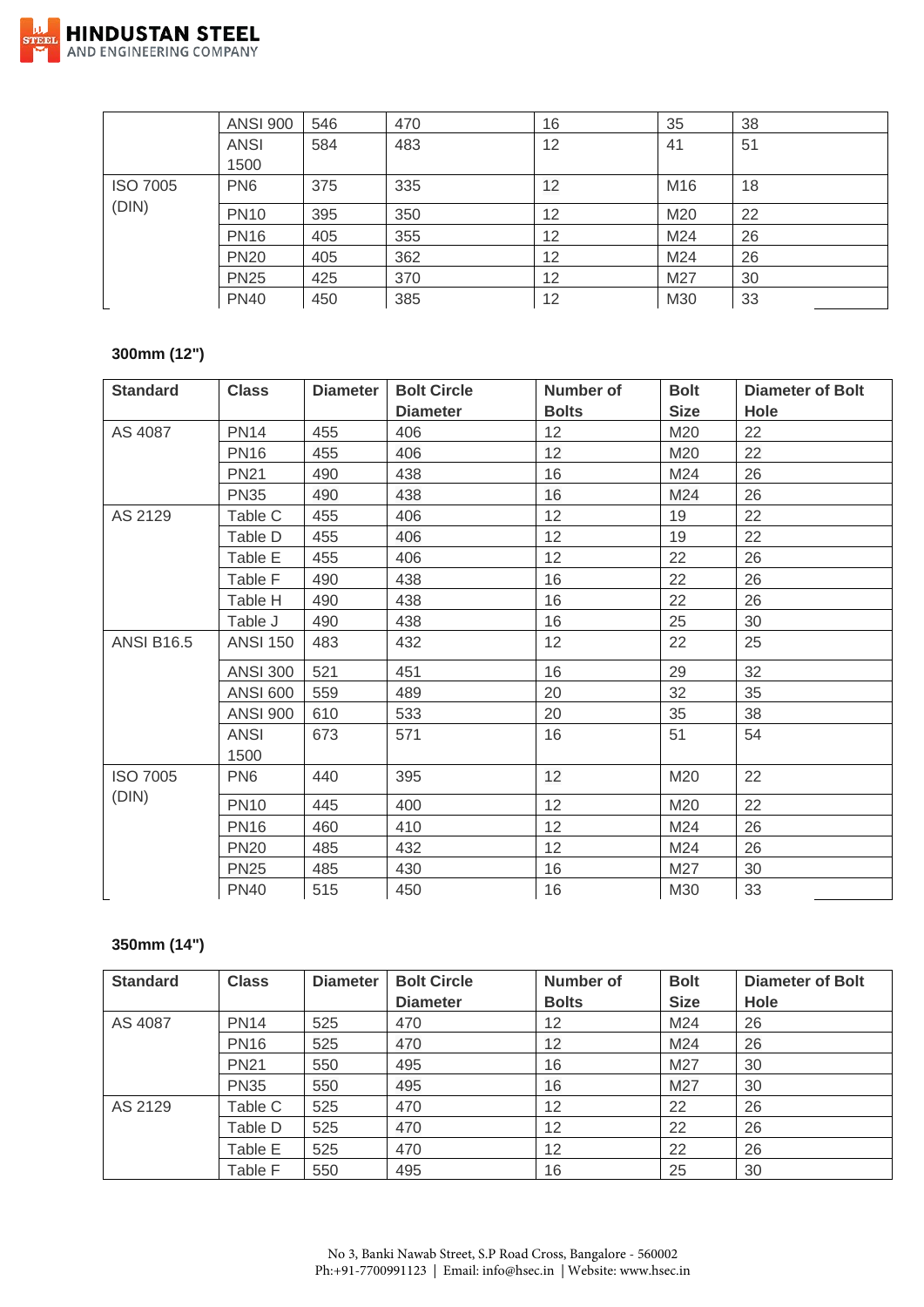

|                   | Table H         | 550 | 495 | 16 | 25  | 30 |
|-------------------|-----------------|-----|-----|----|-----|----|
|                   | Table J         | 550 | 495 | 16 | 29  | 32 |
| <b>ANSI B16.5</b> | <b>ANSI 150</b> | 533 | 476 | 12 | 25  | 29 |
|                   | <b>ANSI 300</b> | 584 | 514 | 20 | 29  | 32 |
|                   | <b>ANSI 600</b> | 603 | 527 | 20 | 38  | 41 |
|                   | <b>ANSI 900</b> | 641 | 559 | 20 | 38  | 41 |
|                   | <b>ANSI</b>     | 749 | 635 | 16 | 57  | 60 |
|                   | 1500            |     |     |    |     |    |
| <b>ISO 7005</b>   | PN <sub>6</sub> | 490 | 445 | 12 | M20 | 22 |
| (DIN)             |                 |     |     |    |     |    |
|                   | <b>PN10</b>     | 505 | 460 | 16 | M20 | 22 |
|                   | <b>PN16</b>     | 520 | 470 | 16 | M24 | 26 |
|                   | <b>PN20</b>     | 535 | 476 | 12 | M27 | 35 |
|                   | <b>PN25</b>     | 555 | 490 | 16 | M30 | 33 |
|                   | <b>PN40</b>     | 580 | 510 | 16 | M33 | 36 |

#### **400mm (16")**

| <b>Standard</b>          | <b>Class</b>        | <b>Diameter</b> | <b>Bolt Circle</b><br><b>Diameter</b> | <b>Number of</b><br><b>Bolts</b> | <b>Bolt</b><br><b>Size</b> | <b>Diameter of Bolt</b><br>Hole |
|--------------------------|---------------------|-----------------|---------------------------------------|----------------------------------|----------------------------|---------------------------------|
| AS 4087                  | <b>PN14</b>         | 580             | 521                                   | 12                               | M24                        | 26                              |
|                          | <b>PN16</b>         | 580             | 521                                   | 12                               | M24                        | 26                              |
|                          | <b>PN21</b>         | 610             | 552                                   | 20                               | M27                        | 30                              |
|                          | <b>PN35</b>         | 610             | 552                                   | 20                               | M27                        | 30                              |
| AS 2129                  | Table C             | 580             | 521                                   | 12                               | 22                         | 26                              |
|                          | Table D             | 580             | 521                                   | 12                               | 22                         | 26                              |
|                          | Table E             | 580             | 521                                   | 12                               | 22                         | 26                              |
|                          | Table F             | 610             | 552                                   | 20                               | 25                         | 30                              |
|                          | Table H             | 610             | 552                                   | 20                               | 25                         | 30                              |
|                          | Table J             | 610             | 552                                   | 20                               | 29                         | 33                              |
| <b>ANSI B16.5</b>        | <b>ANSI 150</b>     | 597             | 540                                   | 16                               | 25                         | 29                              |
|                          | <b>ANSI 300</b>     | 648             | 572                                   | 20                               | 32                         | 35                              |
|                          | <b>ANSI 600</b>     | 686             | 603                                   | 20                               | 38                         | 41                              |
|                          | <b>ANSI 900</b>     | 705             | 616                                   | 20                               | 41                         | 44                              |
|                          | <b>ANSI</b><br>1500 | 826             | 705                                   | 16                               | 64                         | 67                              |
| <b>ISO 7005</b><br>(DIN) | PN <sub>6</sub>     | 540             | 495                                   | 16                               | M20                        | 22                              |
|                          | <b>PN10</b>         | 565             | 515                                   | 16                               | M24                        | 26                              |
|                          | <b>PN16</b>         | 580             | 525                                   | 16                               | M27                        | 30                              |
|                          | <b>PN20</b>         | 600             | 540                                   | 16                               | M27                        | 29.5                            |
|                          | <b>PN25</b>         | 620             | 550                                   | 16                               | M33                        | 36                              |
|                          | <b>PN40</b>         | 660             | 585                                   | 16                               | M36                        | 39                              |

**450mm (18")**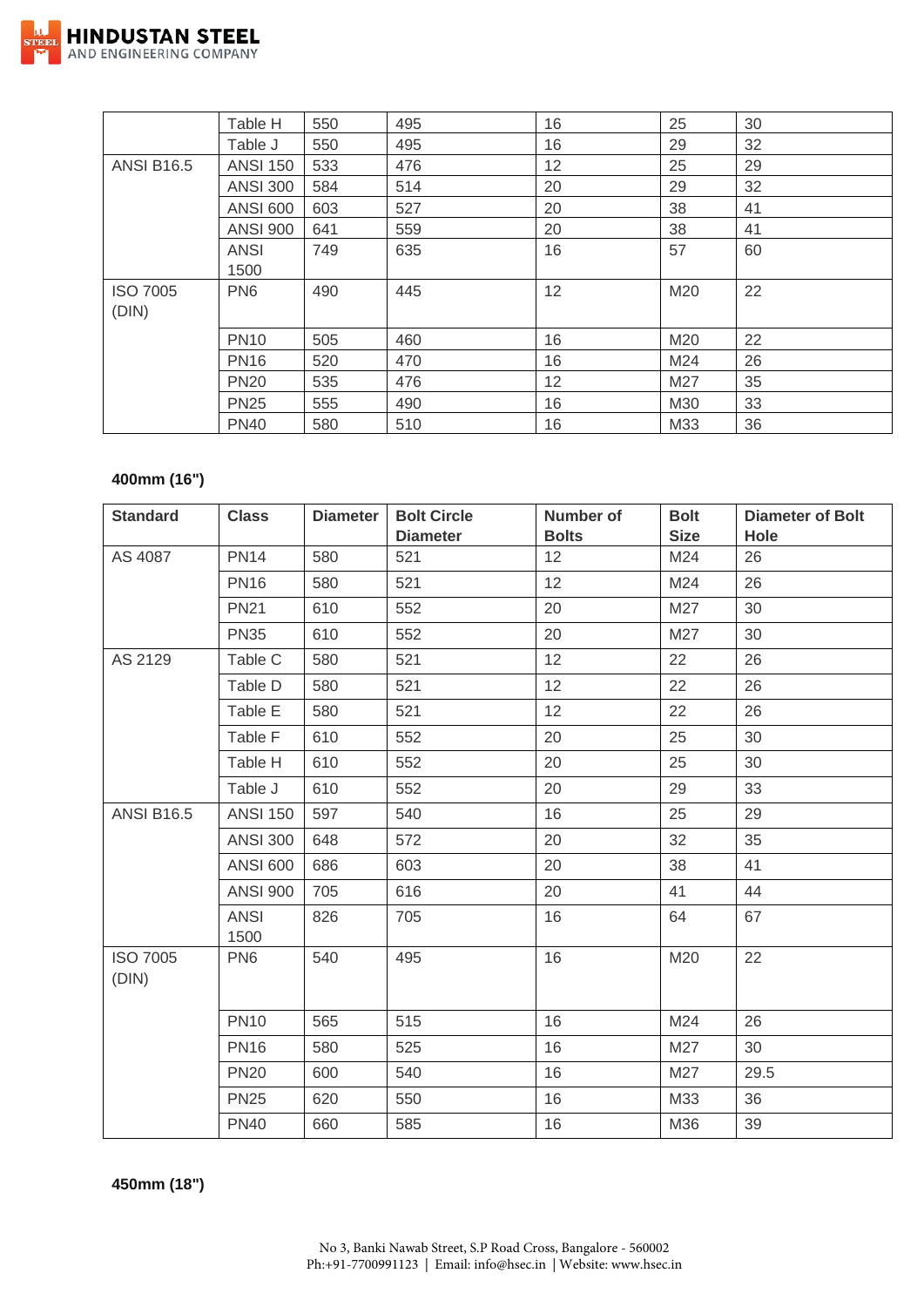

| <b>Standard</b>   | <b>Class</b>        | <b>Diameter</b>             | <b>Bolt Circle</b>       | <b>Number of</b>         | <b>Bolt</b>              | <b>Diameter of Bolt</b>  |
|-------------------|---------------------|-----------------------------|--------------------------|--------------------------|--------------------------|--------------------------|
|                   |                     |                             | <b>Diameter</b>          | <b>Bolts</b>             | <b>Size</b>              | Hole                     |
| AS 4087           | <b>PN14</b>         | 640                         | 584                      | 12                       | M24                      | 26                       |
|                   | <b>PN16</b>         | 640                         | 584                      | 12                       | M24                      | 26                       |
|                   | <b>PN21</b>         | 675                         | 610                      | 20                       | M30                      | 33                       |
|                   | <b>PN35</b>         | 675                         | 510                      | 20                       | M30                      | 33                       |
| AS 2129           | Table C             | 640                         | 584                      | 12                       | 22                       | 26                       |
|                   | Table D             | 640                         | 584                      | 12                       | 22                       | 26                       |
|                   | Table E             | 640                         | 584                      | 16                       | 22                       | 26                       |
|                   | Table F             | 675                         | 610                      | 20                       | 29                       | 33                       |
|                   | Table H             | 675                         | 610                      | 20                       | 29                       | 33                       |
|                   | Table J             | 675                         | 610                      | 20                       | 32                       | 35                       |
| <b>ANSI B16.5</b> | <b>ANSI 150</b>     | 635                         | 578                      | 16                       | 29                       | 32                       |
|                   | <b>ANSI 300</b>     | 711                         | 629                      | 24                       | 32                       | 35                       |
|                   | <b>ANSI 600</b>     | 743                         | 654                      | 20                       | 41                       | 44                       |
|                   | <b>ANSI 900</b>     | 787                         | 686                      | 20                       | 48                       | 51                       |
|                   | <b>ANSI</b><br>1500 | 914                         | 775                      | 16                       | 70                       | 73                       |
| <b>ISO 7005</b>   | PN <sub>6</sub>     | 595                         | 550                      | 16                       | M20                      | 22                       |
| (DIN)             | <b>PN10</b>         | 615                         | 565                      | 20                       | M24                      | 26                       |
|                   | <b>PN16</b>         | 640                         | 585                      | 20                       | M27                      | 30                       |
|                   | <b>PN20</b>         | 635                         | 578                      | 16                       | M30                      | 32.5                     |
|                   | <b>PN25</b>         | $\mathcal{L}_{\mathcal{A}}$ | ۰                        | $\overline{\phantom{a}}$ | $\overline{\phantom{a}}$ | $\overline{\phantom{a}}$ |
|                   | <b>PN40</b>         | $\overline{\phantom{a}}$    | $\overline{\phantom{0}}$ | $\overline{\phantom{0}}$ | ä,                       | $\blacksquare$           |

## **500mm (20")**

| <b>Standard</b>   | <b>Class</b>        | <b>Diameter</b> | <b>Bolt Circle</b><br><b>Diameter</b> | Number of<br><b>Bolts</b> | <b>Bolt</b><br><b>Size</b> | <b>Diameter of Bolt</b><br>Hole |
|-------------------|---------------------|-----------------|---------------------------------------|---------------------------|----------------------------|---------------------------------|
| AS 4087           | <b>PN14</b>         | 705             | 641                                   | 16                        | M24                        | 26                              |
|                   | <b>PN16</b>         | 705             | 641                                   | 16                        | M24                        | 26                              |
|                   | <b>PN21</b>         | 735             | 673                                   | 24                        | M30                        | 33                              |
|                   | <b>PN35</b>         | 735             | 673                                   | 24                        | M30                        | 33                              |
| AS 2129           | Table C             | 705             | 641                                   | 16                        | 22                         | 26                              |
|                   | Table D             | 705             | 641                                   | 16                        | 22                         | 26                              |
|                   | Table E             | 705             | 641                                   | 16                        | 22                         | 26                              |
|                   | Table F             | 735             | 673                                   | 24                        | 29                         | 33                              |
|                   | Table H             | 735             | 673                                   | 24                        | 29                         | 33                              |
|                   | Table J             | 735             | 673                                   | 24                        | 32                         | 36                              |
| <b>ANSI B16.5</b> | <b>ANSI 150</b>     | 699             | 635                                   | 20                        | 29                         | 32                              |
|                   | <b>ANSI 300</b>     | 775             | 686                                   | 24                        | 32                         | 35                              |
|                   | <b>ANSI 600</b>     | 813             | 724                                   | 24                        | 41                         | 44                              |
|                   | <b>ANSI 900</b>     | 857             | 749                                   | 20                        | 51                         | 54                              |
|                   | <b>ANSI</b><br>1500 | 984             | 832                                   | 16                        | 76                         | 79                              |
| <b>ISO 7005</b>   | PN <sub>6</sub>     | 645             | 600                                   | 20                        | M20                        | 22                              |